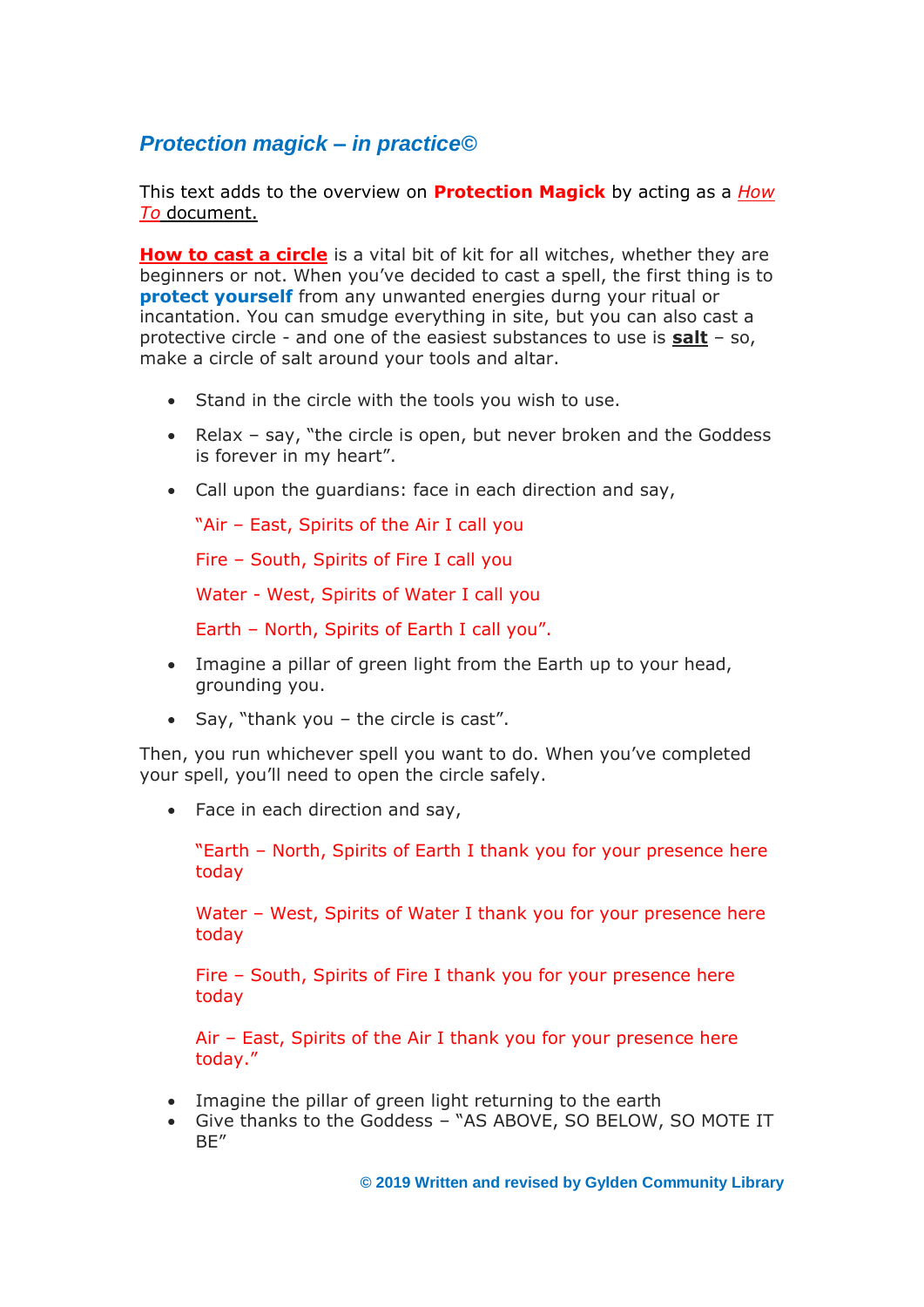**How to make a witch bottle** = a traditional protective tool that has been around for many centuries as a protection against curses or malicious witchcraft. Nowadays, it could range from a tiny glass bottle and stopper to a jam jar or ceramic pot. What should it contain?

- Pins, rusty screws or bent nails.
- Soil, salt or sand.
- Protective herbs, eg dill, rue, betony or fennel. You could also make protective sachets or incense out of these herbs to use in the home.
- A small crystal to focus the spell, eg quartz or hæmatite.
- Red string or ribbon.
- Drops of blood, saliva or urine from its maker.

**Note:** if you're creating the bottle for another, blood or urine is not needed, but you could use wine or mead instead and let the recipient consecrate it in his or her own way.

The lid or stopper should be sealed with wax from a purple or black candle, to repel negative energies – and a pentacle marked on the top Dedicate the bottle – here's a possible form of words, but it's better to create your own: *O Lord and Lady, who protect our home, Guard us with all your might, Protect us from all evil that comes, With this bottle sealed so tight. Keep us safe, I pray to you, For this bottle to act as a guard, Letting good to pass, but not the bad, With the power inside this jar. As above, so below, so mote it be*.

Now - **where to put your bottle**? There are two schools of thought on this, and you can decide which one works best for you. One group swears that the bottle needs to be hidden somewhere in the home - under a doorstep, up in a chimney, behind a cabinet, because that way, any negative magick aimed at the house will always go straight to the witch bottle, avoiding the people in the home. The other philosophy is that the bottle needs to be buried as far away from the house as possible, so that any negative magick sent towards you will never reach your home in the first place. Whichever one you choose, be sure that you're leaving your bottle in a place where it will remain undisturbed permanently.

As an extra protection, hang an iron horseshoe, open end facing down, to keep evil spirits out of your home. A horseshoe found along the side of a road was particularly powerful and was known to provide protection against disease. Or place iron nails around the perimeter of your property.

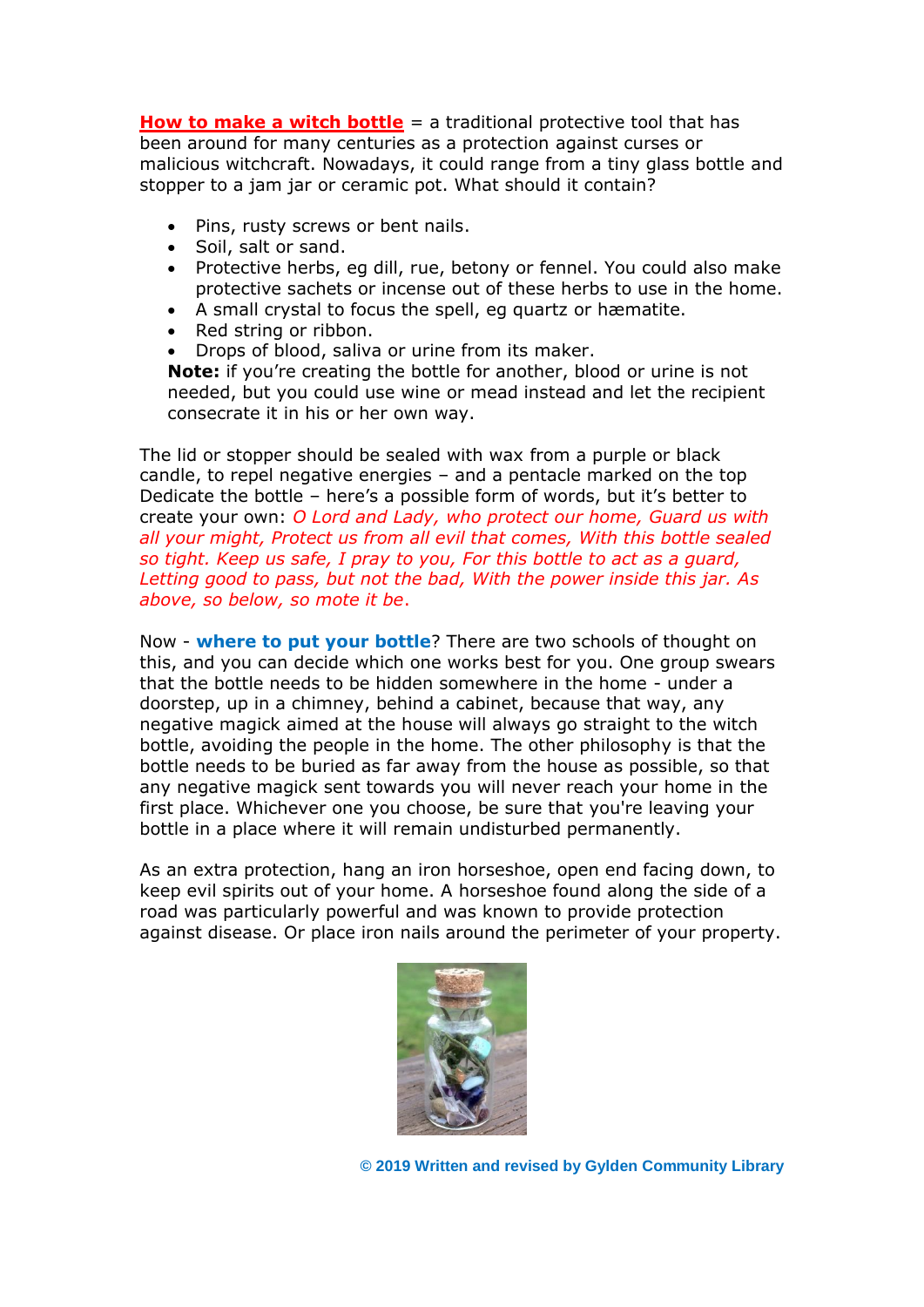**Smudging** is a powerful cleansing technique, originating from First Nation tribes. It calls on the spirits of sacred plants to drive away negative energy and restore balance. For many centuries, smudging has been part of First Nation tradition, but now this practice has become standard to Western pagan worship or spellcraft too. Smudging is a good way to cleanse an altar, ritual site or people taking part in a ceremony. Smudging with sage purifies both you and your home, banishes negative energy and/or entities and calms people, pets and spirits. It's good if you're feeling stressed, fatigued or wish to cut ties after negative experiences.

It is usual to find smudge sticks made of sage (white or common), rosemary or lavender. You can either buy a smudge stick at an MBS fair (eq  $£2-E3$ ) or opt to make your own stick(s). If you've got herbs growing in your garden or allotment, the latter option may be more attractive. To make your own smudge stick, you'll need:

- ➢ Scissors or secateurs.
- $\triangleright$  Cotton or hemp string or thread.
- ➢ Sage, lavender, rosemary, etc.
- $\ddot$  Cut the branches of the plant into 6-10 inch lengths; leave for a day.
- $\downarrow$  Measure and cut a piece of thin string about 4-5 feet long.
- $\ddot{\phantom{1}}$  Put several branches together so that the cut ends are all together, and the leafy ends are all together.
- $\downarrow$  With the tips of the branches pointing down, begin wrapping the cord tightly around the base of your bundle, while firmly pressing the plant lengths together, working your way to the tip.
- $\downarrow$  When you reach the tip of the branches, begin working your way back down toward the base, giving a criss-cross pattern.
- $\ddot{+}$  Tie the two ends of the cord together at the base.
- $\downarrow$  Trim the edges to make it look all nice and neat.
- $\ddot{\bullet}$  Put your smudge stick to hang up or dry in a basket for 4-7 days.
- $\downarrow$  Once your smudge stick has dried completely, you can store it in a bag or box in the dark until it's time to use it, burning it in a spell or ritual simply by lighting one end.

#### Before using a smudge stick

- $\ddot{+}$  Open the door and at least one window of the space to be cleansed, so that any negative energy can leave.
- $\ddot{\phantom{1}}$  Focus on your intent and keep that in your mind throughout.
- $\ddot{\phantom{1}}$  Light the smudge stick with a match or candle until it smoulders.
- $\ddot{\phantom{1}}$  If there's a flame, wave your hand (or use a feather) to put out the fire, but allow the stick to smoulder and release smoke to the air.
- $\ddot$  When smudging a group, smudge yourself first and offer smoke to the 7 directions (east, south, west, north and up, down and centre).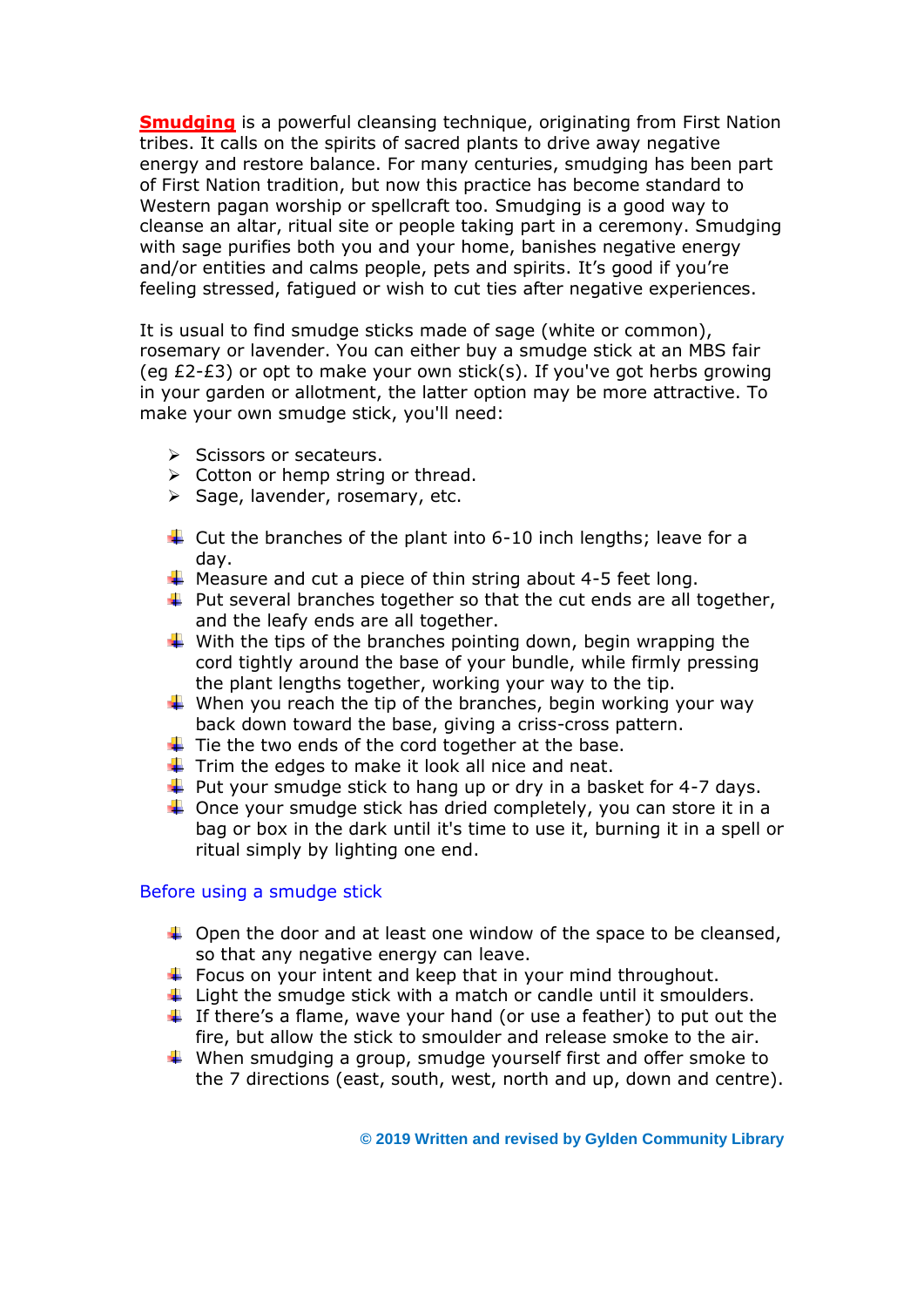#### During the spell or ceremony:

- $\ddot{+}$  Fan the smoke around vourself from head to toe with your hands or a large feather, concentrating on any blocked chakras.
- $\ddot{+}$  Visualise the smoke lifting away all the negative thoughts, emotions and energies that are attached to you. If you are feeling depressed, for example, you could visualise the smoke carrying away all your feelings of depression.
- $\ddot{*}$  When smudging another person, follow the same procedure as for yourself, fanning the smoke all around their body and state an intent, eg "the smoke it cleanses your body and spirit, to bring you into our ritual".
- For smudging a home, offer smoke to the 4 quarters outside the home. Start at the lowest level and move to the top with the smudge stick lit throughout. Walk around the perimeter of each room and ensure that corners or areas behind doors are covered – create your own statement of intent, eg "May the smoke cleanse all negative energy in this space, bringing love and light in its place".
- $\ddot{\bullet}$  Smudging objects is easily done by holding them in the smoke of a lit smudge stick, eg crystals or wand.

Do not forget smudging safety.

- **E** Ensure the area you are smudging is well-ventilated, both to allow negative energy and fumes an escape route.
- $\ddot{\phantom{1}}$  Some plants may have toxic fumes do not burn a plant unless you know it is safe to do so – sage and rosemary are fine, but more exotic plant smudge sticks may be hazardous.
- $\ddot{+}$  Following on from the above point, smudge smoke can cause acute asthma, allergic reactions or respiratory illness to people, including babies or very young children.
- $\downarrow$  Do not use smudge sticks if you are pregnant.
- $\ddot{+}$  Have a fireproof dish or plate available to hold the smudge stick when not in use or after use.
- $\ddot{\text{I}}$  It's best to put some sand or earth in the dish for insulation, if you've finished the spell or ritual – do not leave a burning smudge stick unattended.

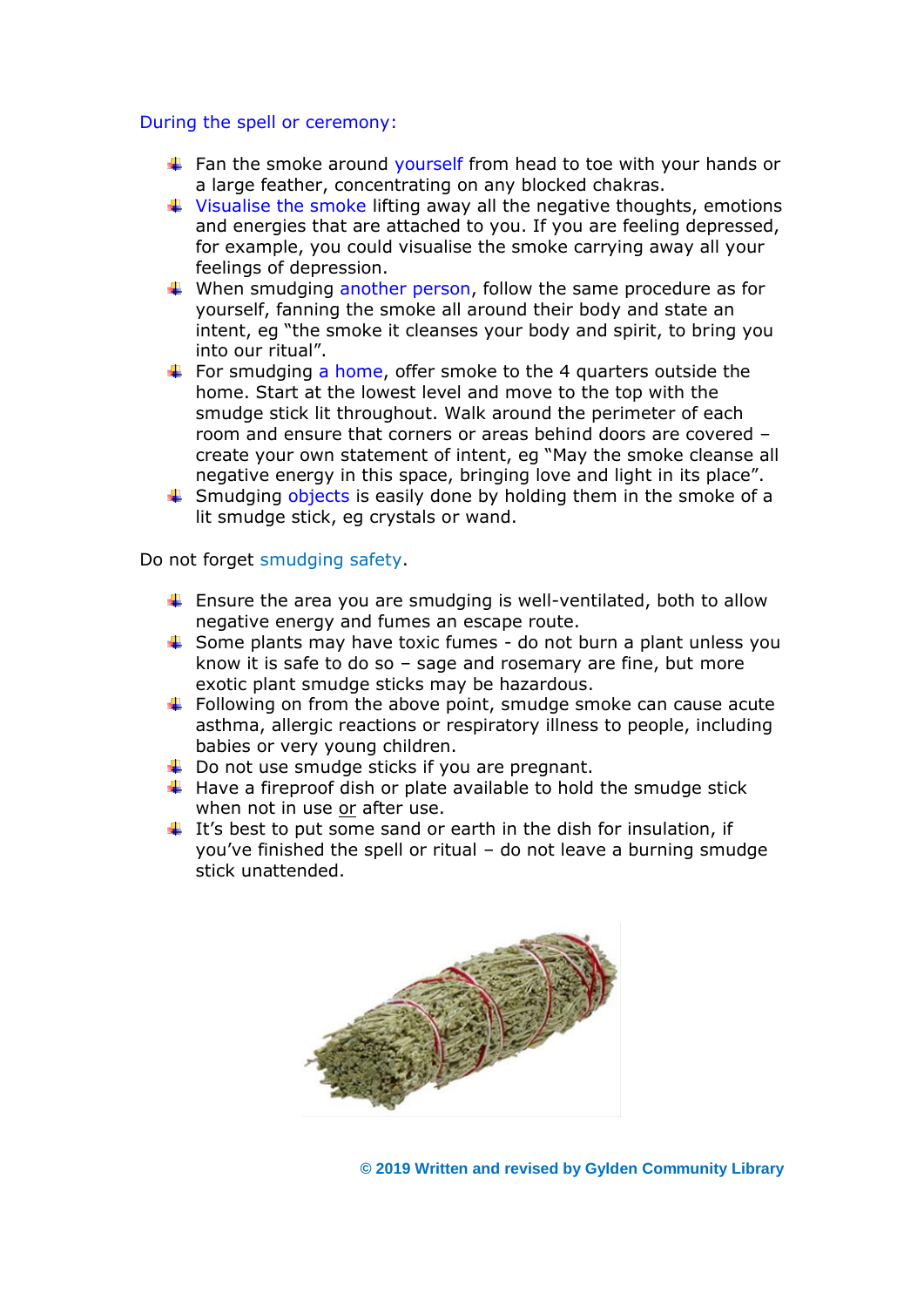# **Here's a Mabon protective spell for your family.**

Set-up:

*Nine autumn leaves A plate A small candle Some salt*

Join in a circle and light a small candle. Focus on the positive feelings to be sent to either you/your family or another person/their family during this season.

Start with by stacking the leaves on the plate, one on top of the other, sprinkling salt in between each one.

Chant:

*Autumn leaves we ask of thee, Full blessings of safe family. With salt to make our wishes pure, Harming none, no less, no more. So mote it be!*

When you've finished the stack, put it on your altar where all can see it.

At the end of the ritual, bury the leaves in the ground, to be recycled by the earth with thanks.

### **If you're beset by bad dreams or restless sleep**

**Optional:** 1 cup of herbal tea, containing valerian root, lavender, chamomile + honey to taste

You'll need a serenity crystal for the charm, eg amethyst, snow quartz or blue lace agate – at present, I'm recommend a piece of rough amethyst, as it absorbs all negative or stressful thoughts and gives sweet dreams!

Hold the crystal in your dominant hand & spend a few minutes to focus on the stone - then say,

*"Stone of peaceful, calming light, Shining in my mind so bright, I pass you all my dreams tonight. Dissolve the nightmares – the rest can stay, For me to sleep until next day, So mote it be and come what may."*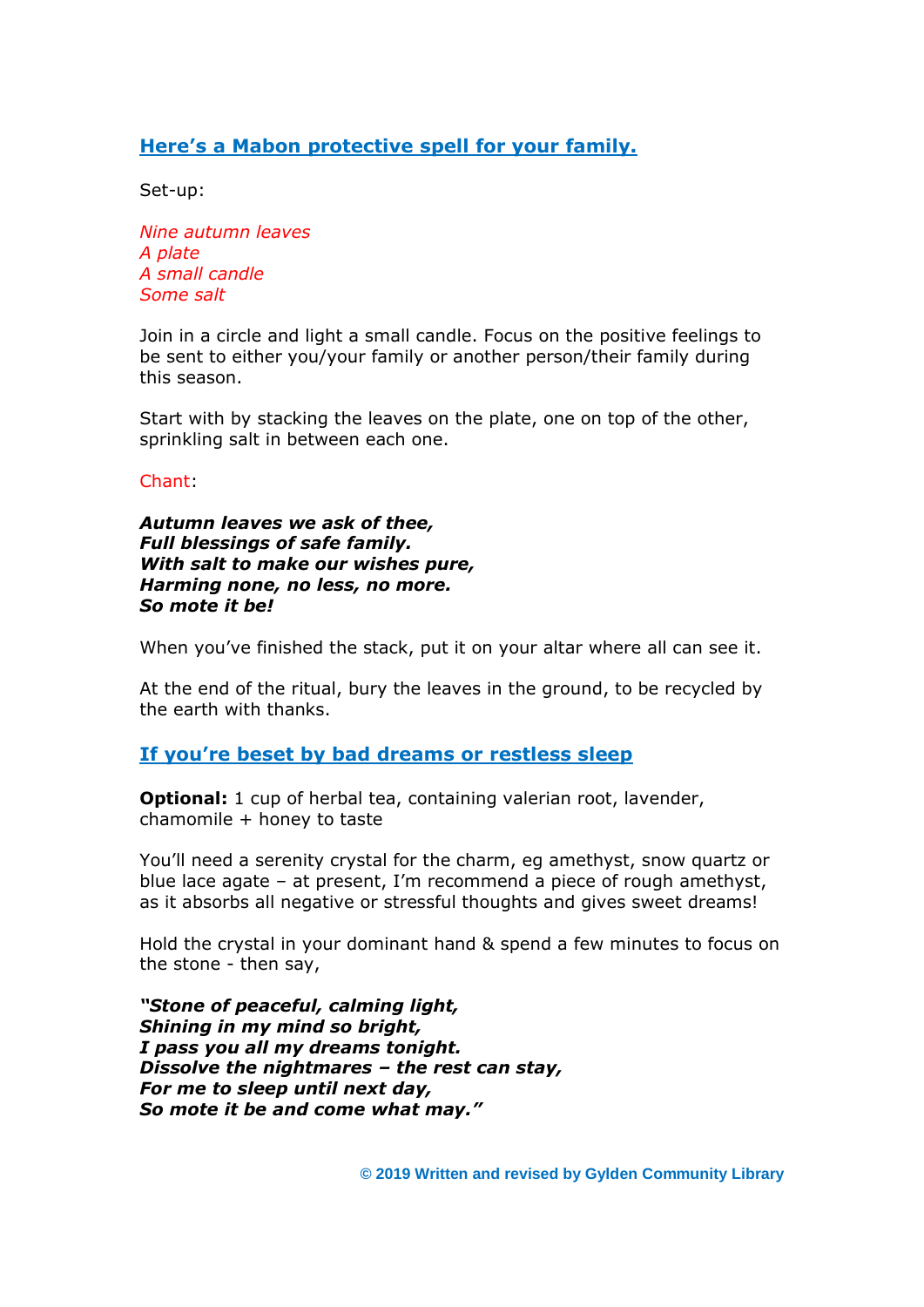# **Banishing personal negativity**

**Set-up:** bowl\* of water, salt, cloth, table & athame. \*Could be a cauldron.

## **This spell is best done during a waning moon or at the dark of the moon.**

- 1. Sprinkle some salt on the cloth.
- 2. Use the athame to bless the salt, eg "*I bless this salt to make it fit for our spell. Blessed Be*."
- 3. Add the salt to the water; one person holds the bowl up towards the sky.
- 4. Each person visualises their deities, eg Brighid or Ceridwen.
- 5. All say: "*We ask you, Brighid/Ceridwen, to let this bowl receive all our negative feelings, so that we can cleanse ourselves and became whole again once more. Blessed Be*."
- 6. The bowl is replaced safely on the table.
- 7. Each person dips their fingers and thumbs of both hands into the water and focuses on all their negative energies moving through their bodies, down through their arms and out of their hands into the water. As they do this, each person should be aware of becoming lighter, i.e. of losing the weight that has been on their minds.
- 8. When each person is sure that this is completed, they should take their hands from the bowl and any drops of water shaken into the bowl.
- 9. Each person grounds themselves again and the bowl held up again – all say "*We ask you, Brighid/Ceridwen, to take this negativity from us through your elemental power and to keep us safe in your hands. Blessed Be."*

Throw away the bowl of water into the earth (away from plants).

While we're on the subject, which **tools are best for protection magick**? I mentioned amulets in the overview and certain crystals, eg tourmaline or celestite. Here's some other tools that are useful.

- $\ddot{+}$  Athame and there's a spell for banishing negativity above.
- $\leftarrow$  Pentacle.
- $\ddot{+}$  Wand the best wood for protection magick is rowan.
- **↓** Cauldron.
- $\leftarrow$  Charged candles.
- $\ddot{+}$  Icons, eg a statue of your deity or protective spirit.
- $\pm$  Talismans and amulets.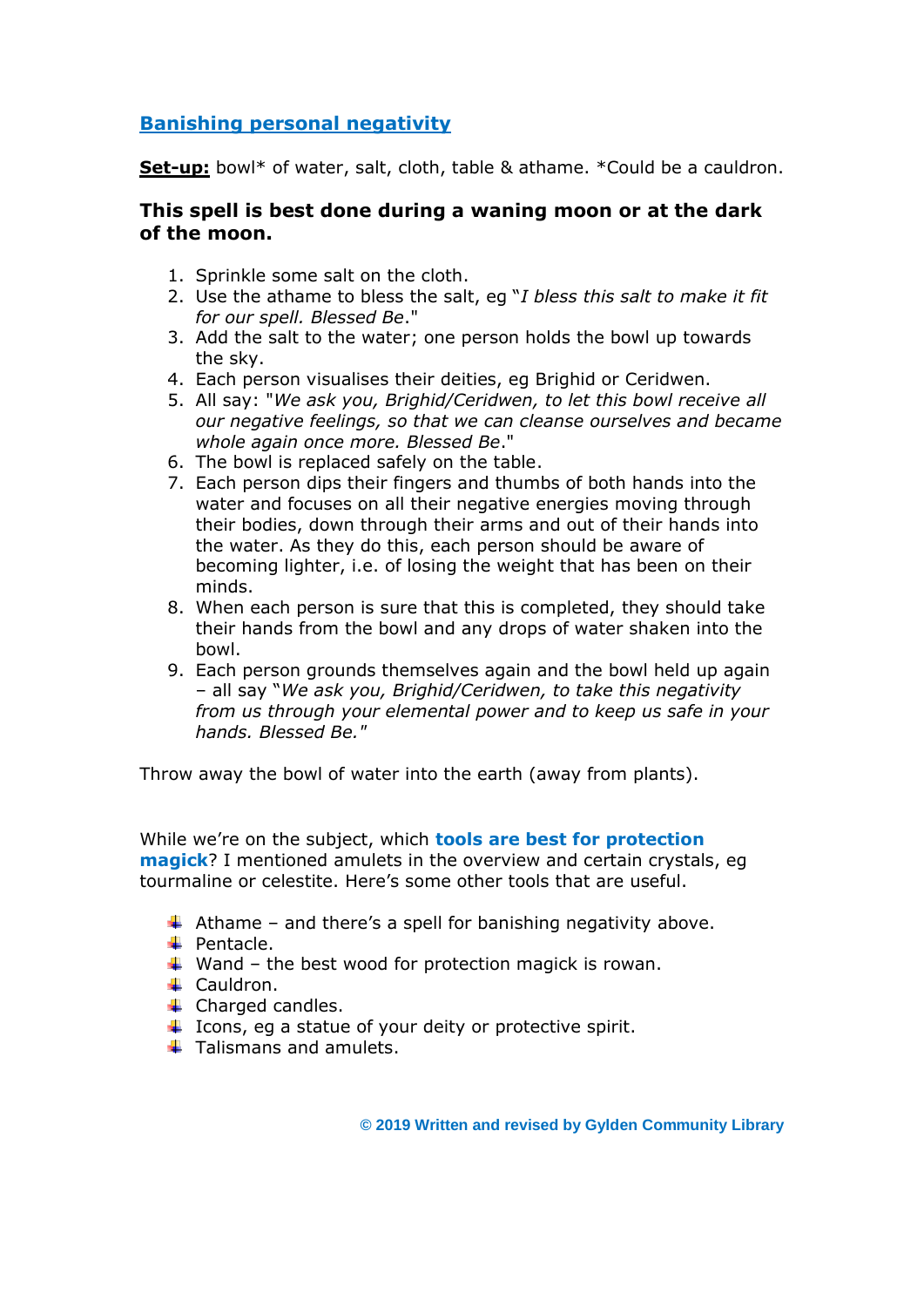## **Using the moon for strength**

*Sometimes you need extra power to a spell and the supplementary file on Blood Magick gives one option. However, these linked spells on moon magick can also provide personal oomph – remember that if you take power from the moon, return it to the moon after. I worship Brighid, but you can tweak it to your deity.*



#### **Asking the moon for extra strength**

- 1. To be performed shortly after moonrise on a full moon. If it's a supermoon or blue moon – so much the better.
- 2. Outside is best, but it can be done indoors.
- 3. **Create the altar needed** = your icon, staff  $+$  amulet.
- 4. Smudge, stand with arms across chest, feet together, facing the full moon.
- *5. "Goddess of the Moon, Brighid to my belief, you are universal and forever – in the darkest night, you give light and love to us. I ask you, blessed One, to grant me some of your presence and energies within my heart."*
- 6. Move the feet apart, raise arms and welcome the moonlight into you.
- *7.* "*Help me on this night of the full moon by granting your power for a little time to my heart for healing. It is your universal strength, wisdom and clear sight that perceives my purpose this night and aids my call."*
- *8. "I feel your presence in me – Brighid, the Lady of Nature, the Lady of the Moon and the Stars. Together, we are the rocks and soil, the rushing waters of rivers and streams, the blazing fires and the constant zephyrs – we are also the eagles that soar on the winds and see the lands below our wings. I feel your presence and we are together."*
- 9. Take a moment to feel her presence and visualise the eagle's/ moon's view of forests, rivers, mountains and bonfires in the steads. And breathe deeply to infuse the moonlight into the forest of the soul, lowering the arms.

"Brighid, I thank you for granting me your love tonight – we are empowered."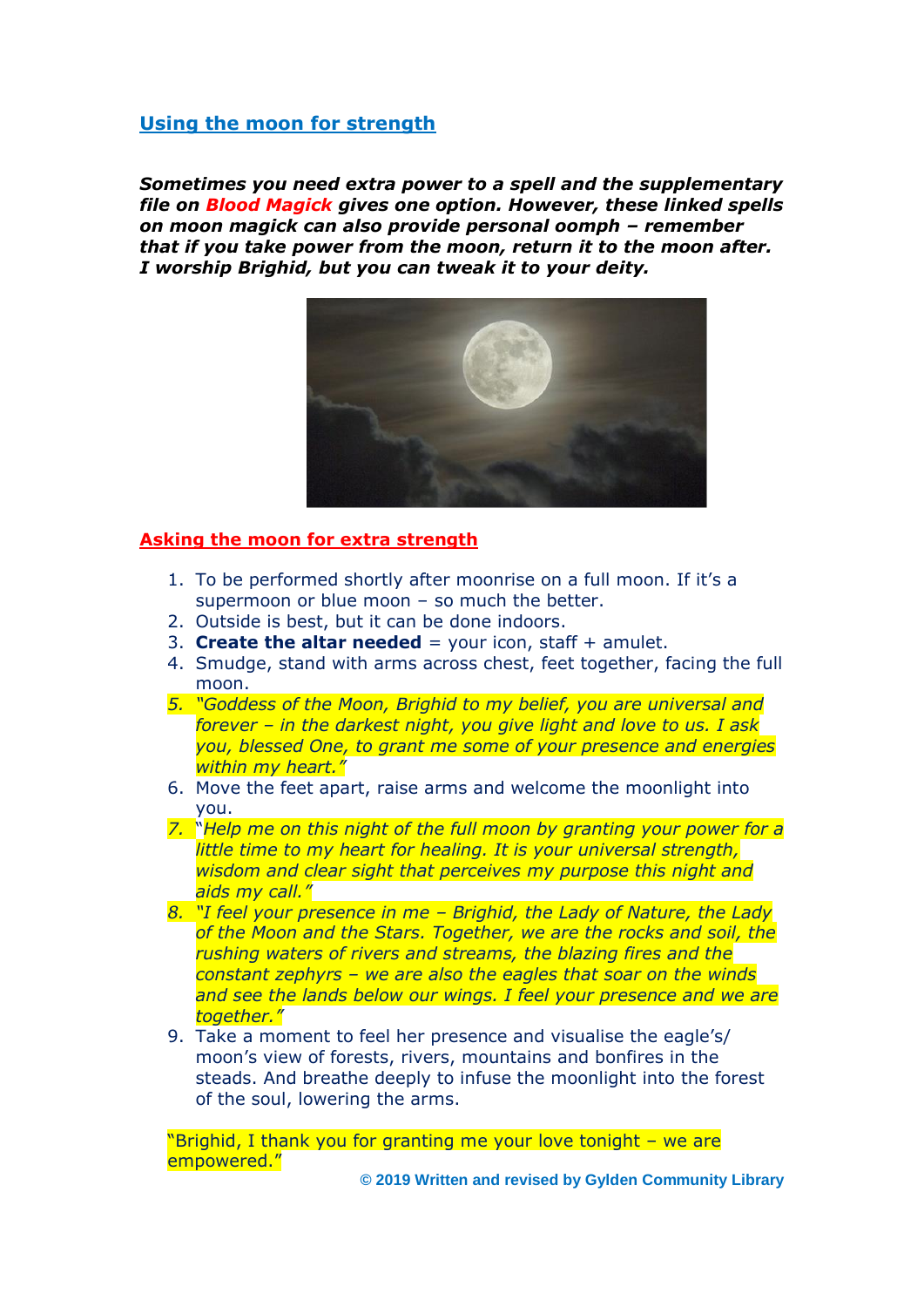# **Releasing the moon's strength for protection magick**

**Add to your altar:** white pillar candle, crystal, floating candle, a large bowl/cauldron, spring water, matches, a pen/paper, picture of you or the person needing protection.

- $\uparrow$  Arrange altar with a white pillar candle and a clear quartz.
- $\downarrow$  Light the pillar candle and fill the bowl with water.
- $\ddot{\bullet}$  Focus on the moon's energy drawn down, as above.
- $\ddotmark$  Write the release words on the paper and fix to the floating candle
- *"Return the injury and illness sent to <you or the victim>, his/her family and his/her friends to its source. I do not accept intentional harm and release healing energy against jealousy and hatred."*
- $\ddot{+}$  As the floating candle is placed on the water, declare what is being released.
- $\ddot{\bullet}$  Light the floating candle.
- $\ddot{\phantom{1}}$  Focus on the transfer of releasing the shared energy for you or the victim's healing.
- $\ddot{\phantom{1}}$  Let the floating candle burn as a symbol of the transfer and the end of the malice.
- $\leftarrow$  Chant aloud:

*"And here is the moon, offering a release With gentle light and peace for our spirits. The moon does not fear people's spite, But helps us to heal and shield ourselves in future, Helping each of us to cast off our chains. And here are we, bathed in moonlight, The malice is but an invisible mist and we have emerged: We face a new dawn with moonlit fortitude.*

### **Protection magick at work**

Turning to your **place of work** for a moment, there can be all sorts of problems that require protection magick.

Here's some suggestions for small-scale protection of your workspace.

- $\triangleright$  Keep the area free of clutter and dirt.
- $\triangleright$  If a work neighbour is an issue, try a spiky cactus between.
- $\triangleright$  If you feel under threat from something, visualise a guardian/ totem animal standing by your side to strengthen your aura.
- $\triangleright$  Add plants that have protective qualities to your desk, eq rosemary, lavender, rose or ferns.
- $\triangleright$  Clear quartz or celestite crystals help to absorb harmful energy from electronic gadgets.
- Smoky quartz is also good for absorbing negative energies.

**Tip:** any crystals used like this should be purified monthly.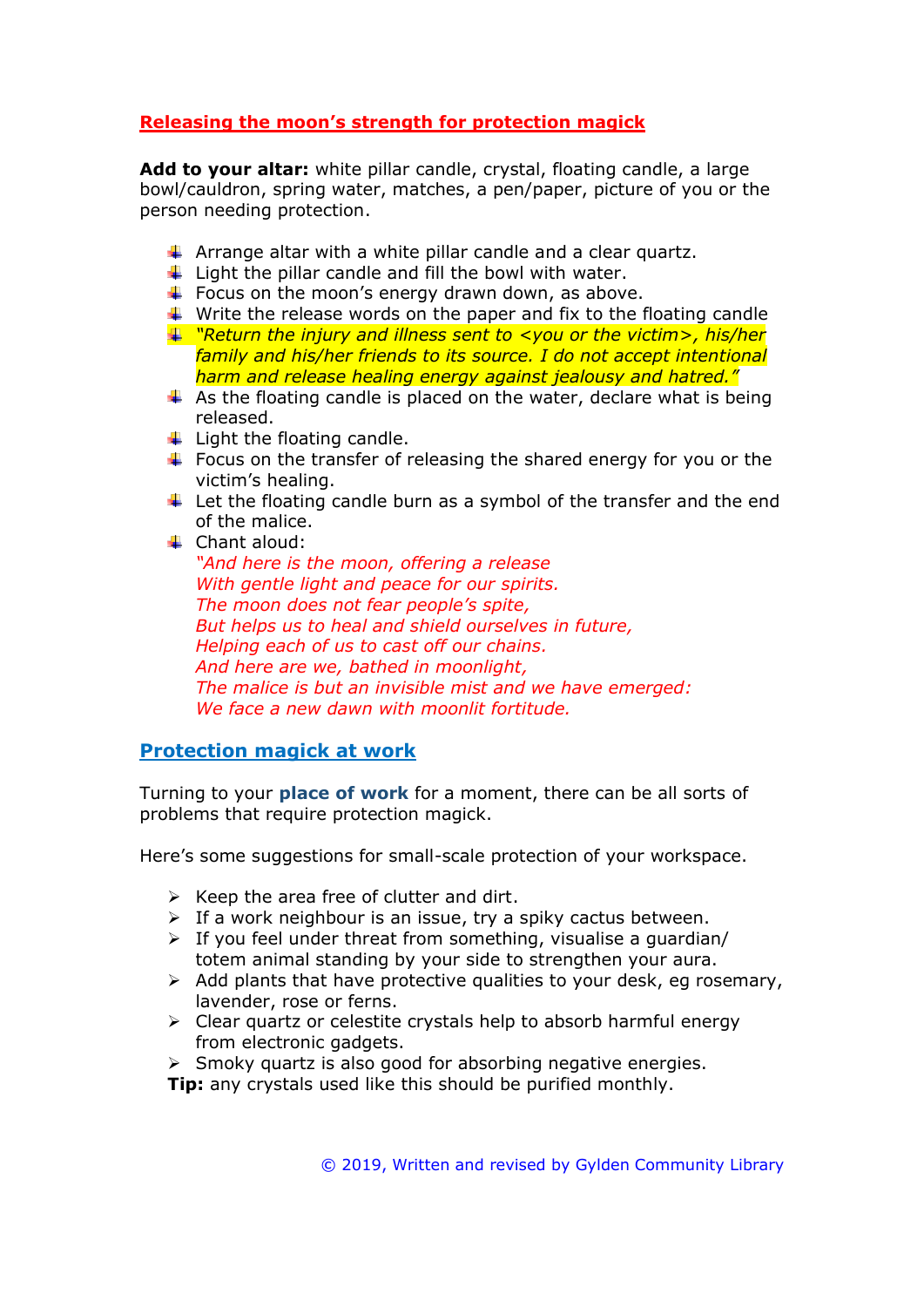A common issue is office politics, gossip and spiteful talk…here's a spell to avert such malice.

**What you will need:** a black candle, a lock or tress of your own hair, an envelope, a lit red candle for sealing and a red ink pen.

- $\downarrow$  Put all the items on your altar.
- $\downarrow$  Draw a circle on the envelope with the pen.
- $\downarrow$  Draw a pair of closed lips within the circle.
- $\overline{\phantom{a}}$  Drip red sealing wax on the lips and draw an X through them.
- $\downarrow$  Put your hair inside the envelope.
- $\ddot{\phantom{1}}$  Light the black candle and set it on top of the envelope.
- $\ddot{\phantom{1}}$  Visualise the person spreading gossip about you & see them stop at once.
- $\downarrow$  During this visualisation, chant the following:

*"Sealed inside I shall be, So, no harm can come to me, From your cruel words and evil aim Are returned to whence they came. So mote it be."*

Let the black candle burn out and dispose of the envelope. My suggestion is to bin it, but do not bury it.

#### **Candle protection with black tourmaline**

Here's a candle spell that's designed to give basic protection for most magick, including your workplace. A lot of candle magick involves writing on the wax and I find that using a black tourmaline crystal to write on the candle can give a boost to the spell. Never blow the flame out - just pinch it or snuff it out.

**Set-up**: a dark blue candle, a small container of patchouli oil, pine or sandalwood incense, salt and water.

- 1. Anoint the candle with some of the patchouli oil.
- 2. Chant:

### "*Candle of protection, power and might, Protect me from evil with your pure light*".

- 3. Light the candle and the incense.
- 4. Anoint your forehead with some of the patchouli oil.
- 5. Sprinkle salt and some water around the candle.
- 6. Visualise all negative thoughts and stresses fading away.
- 7. Chant,

"*Let all the elements now combine, To protect my heart and mind, Let darkness and evil fade away So only good shall come my way*",

8. Let the candle burn out completely and repeat as needed.